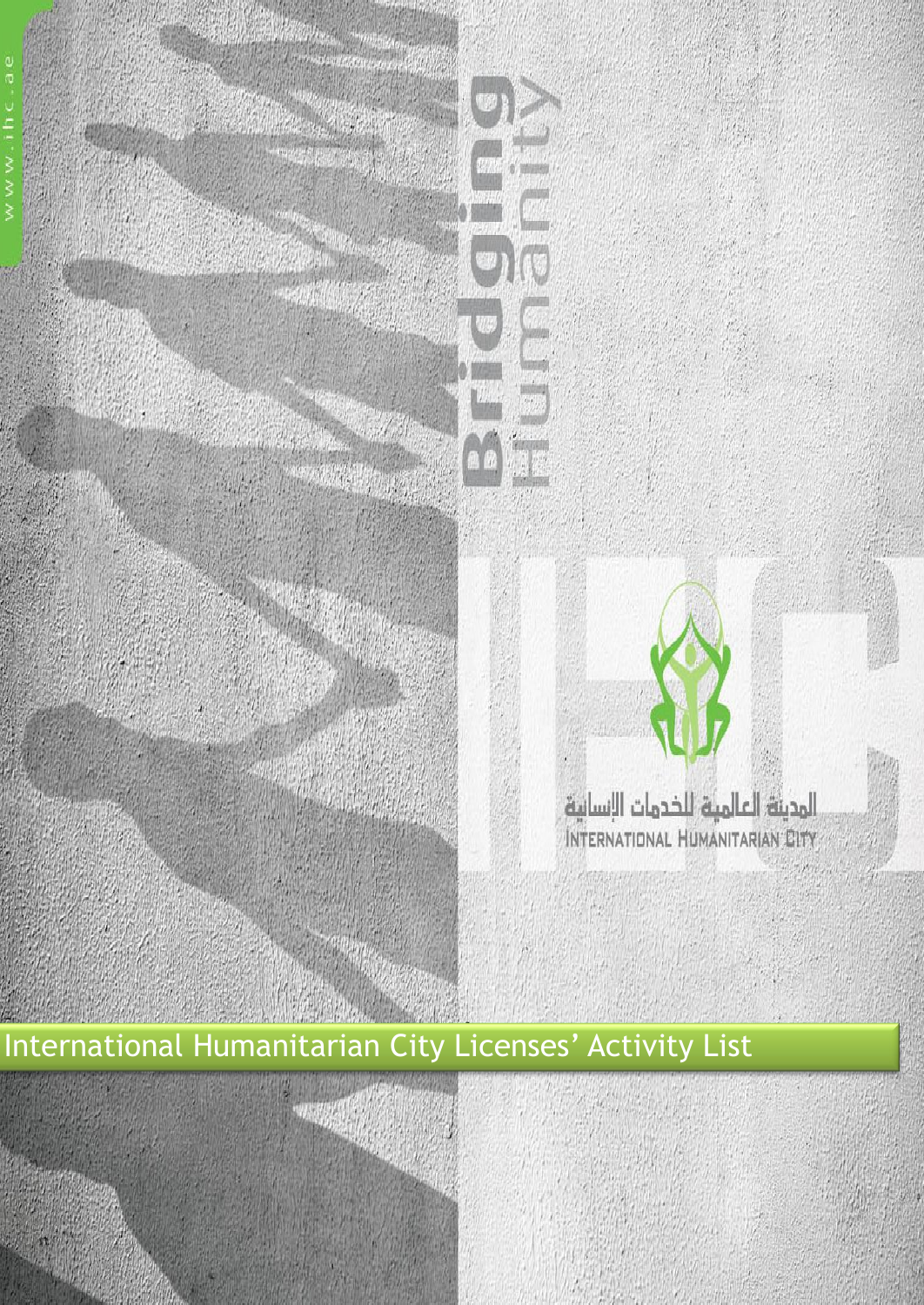

#### Notes

- 1 Issuance of Licences
- 1.1 Licences shall be issued by the International Humanitarian City Authority (the "**Authority**") for the International Humanitarian City ("**IHC**") in accordance with the License Regulations 2012, for its respective licence segments as set out below.

## 2 Definitions

- 2.1 Non-Profit Organisations (NPO) An organisation that operates for the benefit of the humanitarian purposes, not to make profit, where all funds earned by the organization are retained to help achieve its goals, including charities and foundations.
- 2.2 United Nations Agencies An autonomous organization working with in United Nations charter / resolution or other United Nations Agencies, through the United Nations Economic and Social council which includes all United Nations agencies.
- 2.3 Bilateral Agencies

An institution established by one country governmental agency to promote trade development & also to provide aid to required state.

- 2.4 Multilateral Agencies Organizations established by intergovernmental agreements and are independent of interest of any single county member or recipient government; Multilaterals organizations set their own policies and have their own governance arrangements.
- 2.5 Commercial Companies, Traders and suppliers Group of partners or individuals investors invest and to generate profit either dealing in commodity trading or proving services. .

## 3 Segments and Activities

- 3.1 IHC's licence categories are broken down into segments and each segment has a number of *activities* and *specialties*.
- 3.2 The Authority will not allow any Licensees of IHC Segments to transfer shares in any free zone limited liability company ("FZ-LLC") for the first year of incorporation.
- 4 Listing of Segments and Activities on a Licence
- 4.1 General Segments, only one activity will be licensed and undertaken from one segment unless a licensee is specifically authorised to conduct more than one activity from the same segment, Approval to add the activity subject to the concern authority's approvals.
- 4.2 Licensee opt to add more than one activity from another segment, licensee need to pay additional fee as per IHC tariff, approval will be subject to concern authority approval and against to the business plan propose to add new activity.
- 5 License Segments for Non profitable and commercial establishment
- 5.1 Segment 1 : License for Activities under Humanitarian Aid & Relief

Activity 1.1: Humanitarian Aid Material or logistical (Non Food items "NFI") (DED Class 8532-10)

Assisting or providing services for humanitarian purposes, in response to a humanitarian crisis, including both natural and man-made disasters or in general requirements of humanitarian goods or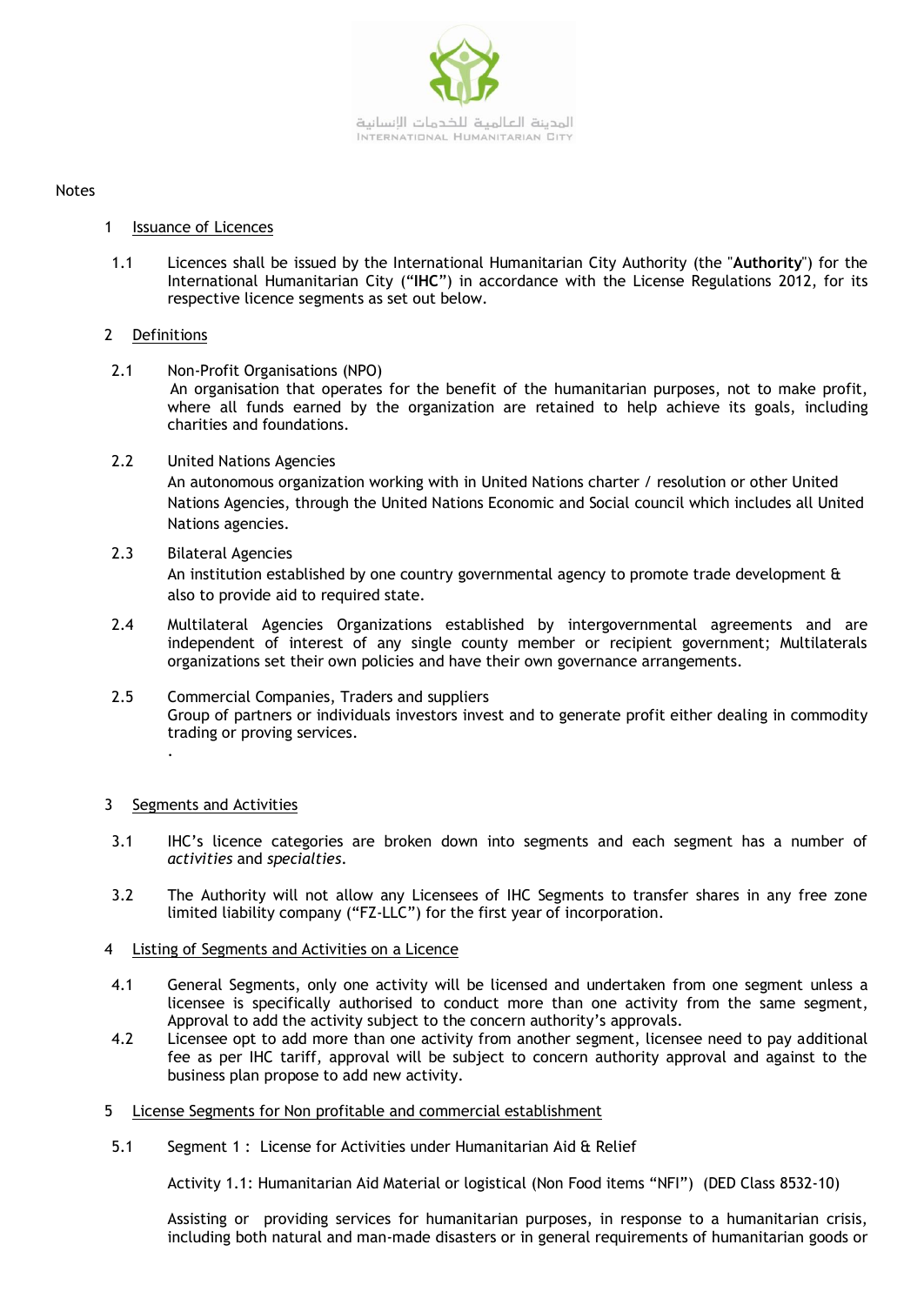

services requirements for development of the community, Emergency relief supplies; including tents, blankets, food, clothing, medicines, medical equipment, water purification systems, and IT system needed in response to humanitarian aid or any other equipment's needed during the emergencies & disaster occurrences

Activity: 1.2: Humanitarian Aid Material or logistics (Food items) (DED Class 8532-11)

Emergency food items or any food items (e.g.: biscuit, dates, barley, rice, wheat etc.)

Excluding: Fresh vegetables, fruits, juices, beverages, (alcoholic or non-alcoholics) soft drinks

Activity 1.3: Emergency Assistance Services (DED Class 8532-12)

Emergency assistance services include medical assisting teams, water purification teams, IT installing teams of communications systems and logistic support services teams.

Activity 1.4: Relief Coordination (DED Class 7512-01)

Activities include coordination of rescue teams, medical teams, mine-clearance experts, largescale population movements and disaster prevention and preparedness activities.

Protection in the form of cash and in kind benefits to persons who are socially excluded or at risk of social exclusion (such as persons who are destitute, low income earners, immigrants, indigenous people, refugees, substance abusers, victims of criminals violence etc.,)

Activity1.5: Construction & Rehabilitation (DED Class 4520-55)

The carrying-out of short-term rehabilitation and reconstruction work (i.e. infrastructure and equipment) in order to facilitate the arrival of relief, minimize the effect of the crisis and/or rehabilitate the area

Activity1.6: Endowment Management and Organization: (DED Class 8531-02)

Includes firms which manage the charity endowments, granted by owner of the firm themselves or other for the various charity expenditure, care for these endowments and organize spending their return on building, development and restoring mosques or other charity purpose.

Activity 1.7: Foreign economic aid related services (DED Class 7521-01)

Public administrative services for economic aid to developing countries, whether or not routed through international organizations, provided by offices, bureaux and programme units for nonmilitary aid programmes to required countries inclusive of support for technical assistance and training.

Activity 1.8: Computer related solution, soft development IT Infrastructure and networking (DED Class 7240-01)

Includes firms specialized in laying the technical foundation of the information technology which comprises the network, software design, system analysis maintenance and training, offering consultancy, also includes providing technical services and consultancies with respect to information technology and applications.

5.2 Segment 2: License for Activities under Humanitarian development Services

Activity 2.1: Health care awareness (DED Class 8519-15)

Awareness of health related workshop, training, conference, seminar, disease detection, prevention, monitoring, epidemiological data collection, and family planning services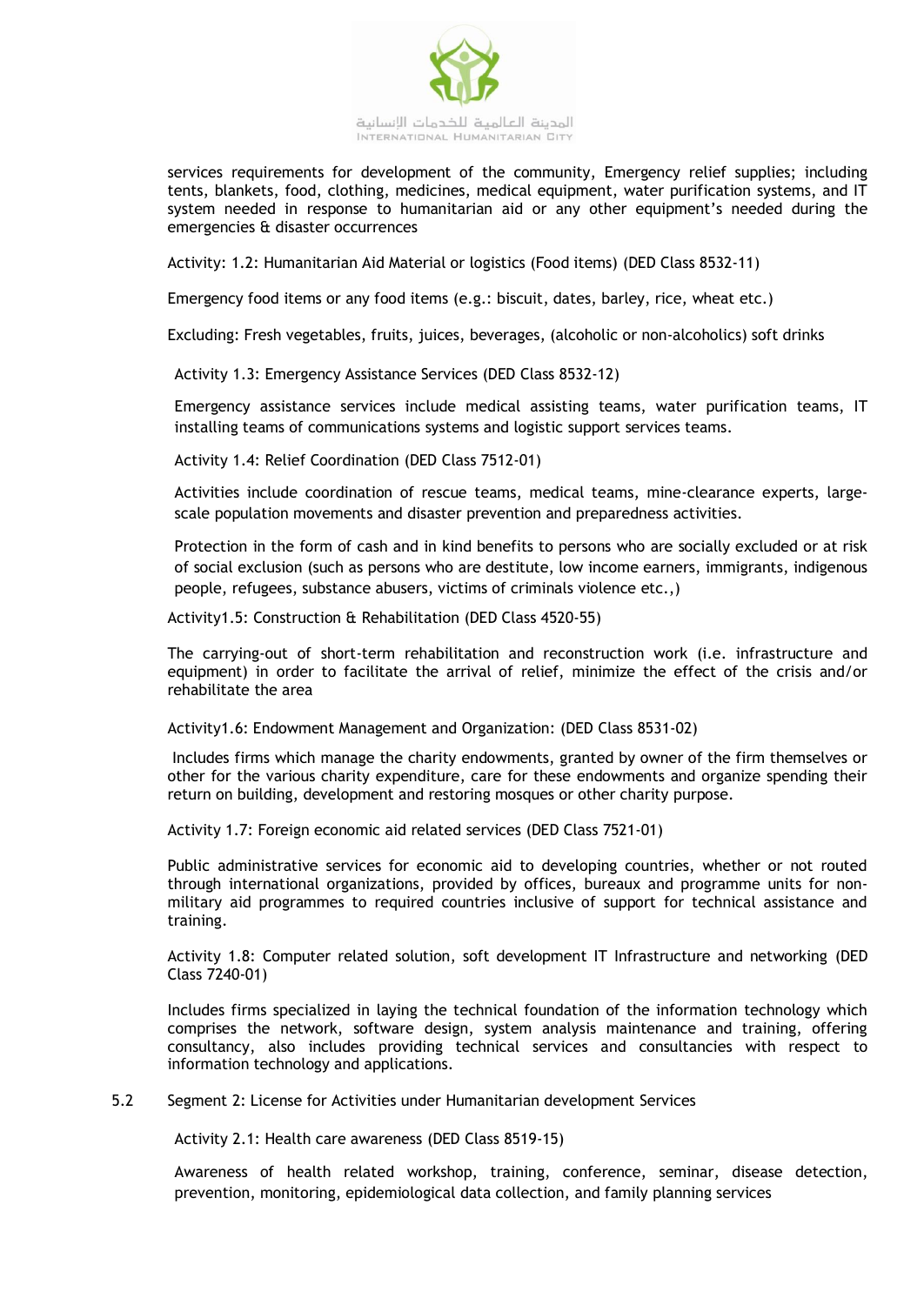

Preparation and dissemination of information on public health matters includes public health services delivered by special teams to group of clients, most of who are in good health, at workplaces, schools or other non-medical setting, public health services not delivered by medically qualified doctors, public health services laboratories or by any other mean of communication on its advocacy programmes. (It excludes medical analysis laboratories, laboratories engaged in determining the causes of disease).

Activity 2.2: Economic Development & Microfinance Training & education (DED Class 6592-10)

Includes supporting the institutions involved in the provision of financial services to low-income groups who lack access to banks, the micro financing process includes credits, saving, insurance, fund transfers, which would raise incomes and improve the standard of living of such groups helping them out of poverty

Activity 2.3: Educational Facilities Provider (DED Class 9199-10)

Donate of supply the educational material to schools, universities and/or other institutes who provides education and training that have been affected by a humanitarian crisis, or providing scholarships, grants, loans and allowances to support students pursuing education.

Administration and operation of government agencies engaged in applied research and experimental development related to education undertaken by non-government bodies such as research institute and universities.

Activity 2.4: Education material Provider (DED Class 9199-11)

Educational materials include the supply of books, stationary, school bags, school uniforms, educational equipment (e.g. laboratory and computer equipment) for the purpose of Humanitarian development services.

Educational Facilities include the supply of services to construct, refurbish and/or maintain schools, universities and other forms of educational and training institutions.

Activity 2.5: Social Human Values Development Promotion Services (DED Class 8532-07)

Includes nurturing and uplifting human values through community development initiative, value based education which encourages harmony communication and dialogue between people of various cultures and ethnic background, disaster relief with short terms relief and long term rehabilitation program, women and youth empowerment, prison programs for crime prevention and prisoner rehabilitation, forum for dialogues to create a platform for people to come together to facilitate conflict resolution and promote peace initiatives

Activity 2.6: Consultancy Management information and marketing:

Includes firms specialized in preparing studies and consultancies concerning manpower planning as well as improving its performance through studying the problem encounter the employee. Those problems could be technical, psychological or behavioural, The process involve analysing the problem and then seeking the proper solution by means of reporting, advising, consulting, designing of professional and administrative programs and proposing adequate training to overcome the employees problems and enhancing their performance

Activity 2.7: Microfinance Institution support services (DED Class 7512-01)

Includes supporting the institutions involved in the provision of financial services to low-income groups who lack access to banks, the micro financing process includes credits, savings, insurance, fund transfers, which would raise incomes and improve the standard of living of such groups help them out of poverty.

Activity 2.8: Human Resources Consultancies (DED Class 7414-06)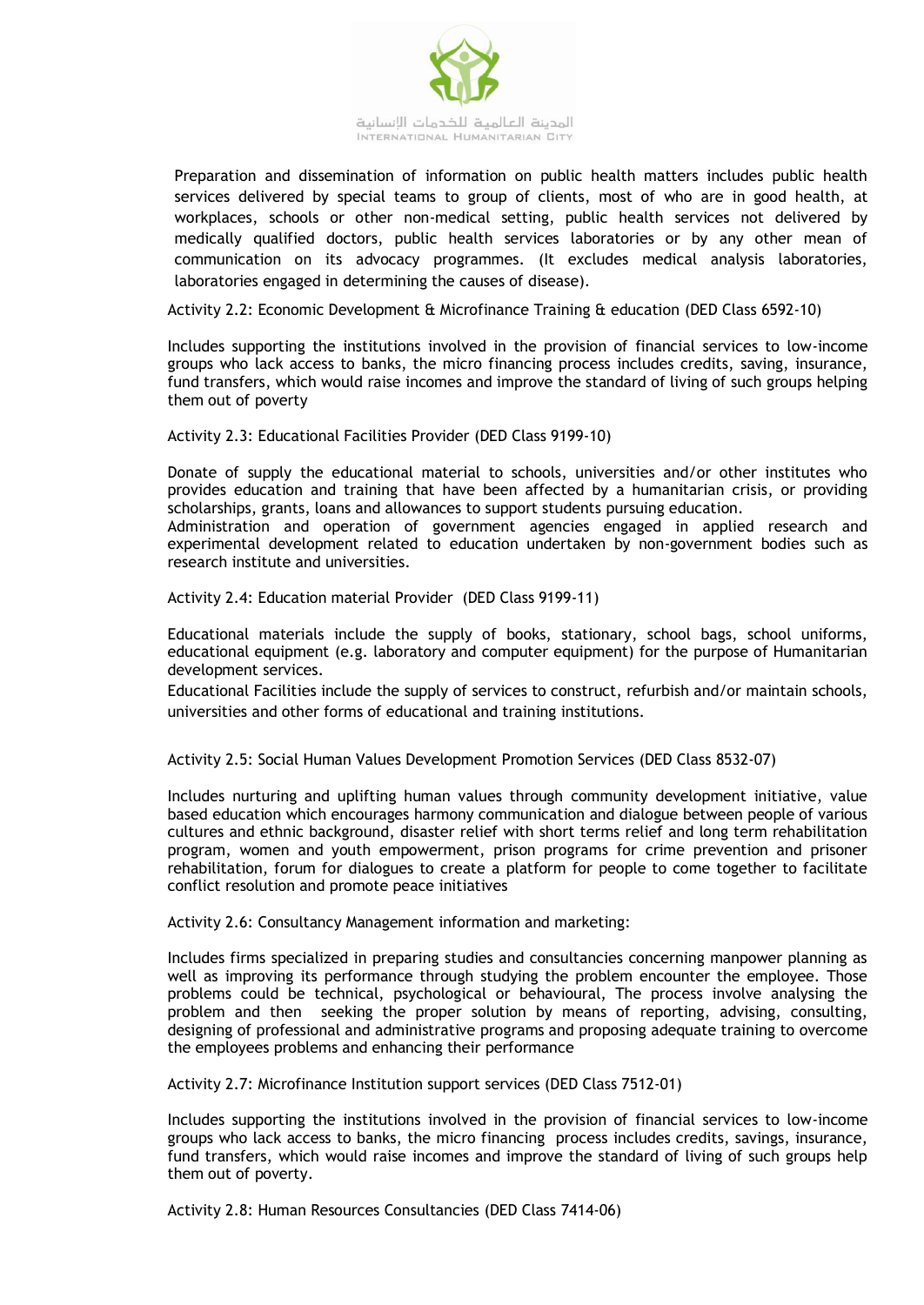

Includes activity of listing employment vacancies and referring or placing applications for employment, where the individual referred or placed are not employees of the employment agencies, supplying workers to clients businesses for limited periods of time to supplement the working force of the client, and the activities of providing human resources and human resources management services for others on a contract or fee basis. This division also includes executive search and placement activities and activities for theatrical casting agencies.

Activity 2.9: Therapeutic Appliances and Equipment (DED Class 8532-08)

Provision of therapeutic appliances and equipment such as corrective eyeglasses and contact lenses, hearing aids, glass eyes, artificial limbs, other prosthetic devices, surgical belts, trusses and supports, neck braces, medical health lamps, powered and unpowered wheelchairs and invalid carriages, special beds, crutches, electronic and other devices for monitoring blood pressure etc.,

Administration, operation or support of the provision of prescribed therapeutic appliances and equipment.

5.3 Segment 3: License for Activities under Environmental & Natural Resources.

Activity 3.1: Natural Resources Management (DED Class 7512-03)

The provision of programs that consider natural resources in humanitarian programs and the sustainable use of natural resources during a humanitarian crisis. This includes efforts to minimize and control pollution and encourage waste management and recycling.

Activity 3.2: Pollution Control (DED Class 7512-04)

The provision of programs related to advocacy / campaign to control the spread of pollution and/or minimize the effect of pollution in general.

Activity 3.3: Waste Management & Recycling (DED Class 7512-05)

The provision of programs related to promoting recycling and waste management.

Activity 3.4: Global Climate Change (DED Class 7512-06)

The provision of programs related to addressing climate change and minimizing the effect of climate change.

Activity 3.5: Supplier of Environmental Products and/or Services (DED Class 7512-07)

The supply of Environmental Products (e.g. sand bags for flood control) and/or Environmental Services (e.g. recycling and waste management) aimed at controlling or preventing environmental disasters

5.4 Segment 4: License for Activities of Agriculture & its products: It includes the activities related to plant production, tress, filed crops, vegetable and flowers

Activity 4.1: Growing of cereals and other Crops (DED Class 0111-00) Including cultivating filed crops such wheat, barley, corn, legumes and other for development of economy and support to particular country.

Activity 4.2: Soil Preparation and Irrigation (DED Class 0140-01)

Includes soil preparation services, levelling and tillage by mean of agriculture equipment and machinery, fertilization by natural and artificial fertilizers and nitrogen compounds, designing suitable irrigation system, executing the necessary works and installation the respective equipment

Activity 4.3 Irrigation/drainage, conservation (DED Class 7513-01)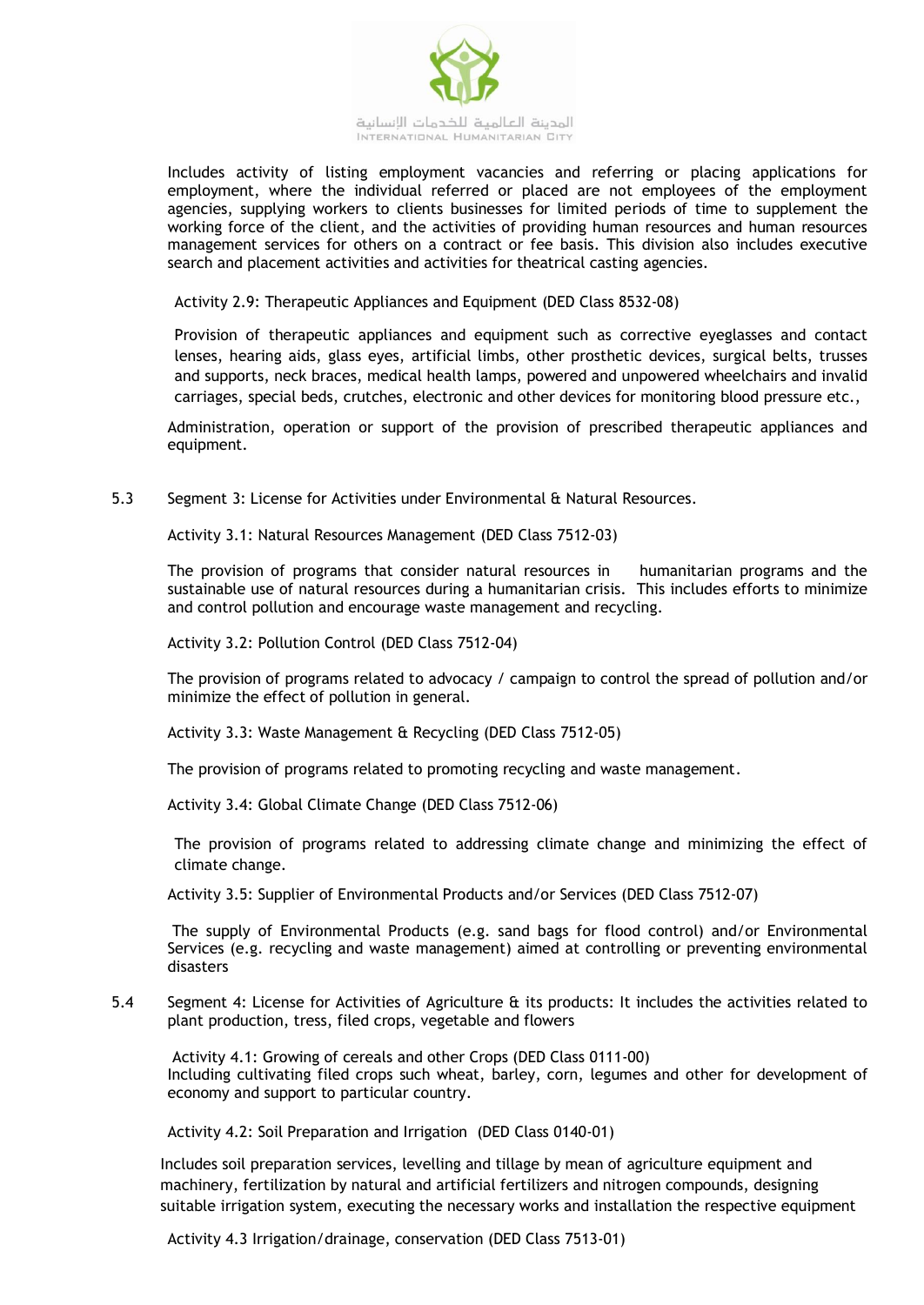

The provision of programs for irrigation/drainage and conservation.

Activity 4.4 : Agribusiness development under Agriculture (DED

Class7513-02):

Includes cultivation files provision of program for agribusiness development.

Activity 4.5: Supplier of Agricultural Products and/or Equipment: (DED Class 7513-03)

Supplying of agricultural products (e.g. fertilizers, crops, seeds) and/or equipment (e.g. irrigation equipment).

5.5 Segment 7: License for Logistics, warehouse management and overseas international freight services.

Activity 7.1: Logistic (DED Class 6301-06)

The provision of storage, logistical support and coordinate on transportation, customs clearance services for emergency relief goods*.*

Activity 7.2: Air Cargo (DED Class 6304-10)

Includes agents of international airlines who are engaged in air cargo operations, They are authorized to reserve spaces for import export or re-export of goods

Activity 7.3 : Shipping Line agents (DED Class 6304-03)

Includes agents of maritime navigation lines authorized to reserve places and sell tickets to passengers, It also includes travels offices involved in the same activity as intermediaries, This activity also includes the provision of communication services needed for airline, other travel means or hotel booking as well as car rental reservation

Activity 7.4: Land Transport Agent (DED Class 6304-14)

Includes firms engaged in brokerage between their agents and the owners of the means of land transport, including undertaking contracts signing on behalf of principal against commission.

Activity 7.5: Warehouse management and warehouse handling service:

Supplies of warehouse equipment, warehouse managements & relates services

5.6 Segment 8 : Licence under the Service Provider and Consultancy is restricted to persons or organisations that are currently licensed to undertake that particular activity by the relevant authority in Dubai or elsewhere in the United Arab Emirates:

Activity 8.1: Legal Consultants (DED Class 7411-02)

Includes offices and firms which offer Consultancies and prepare legal study , lawsuits and the legal questions submitted thereto, (However, they are not entitled to assume the defence before courts in this regard.)

Activity 8.2: Lawyers and Advocates (DED Class 7411-01)

Includes firms licensed to assume the defence in the cases files with court, They also offer consultancy and draw up legal studies of the lawsuits and the legal questions submitted to them

Activity 8.3: Auditing of Accounts (DED Class 7412-01)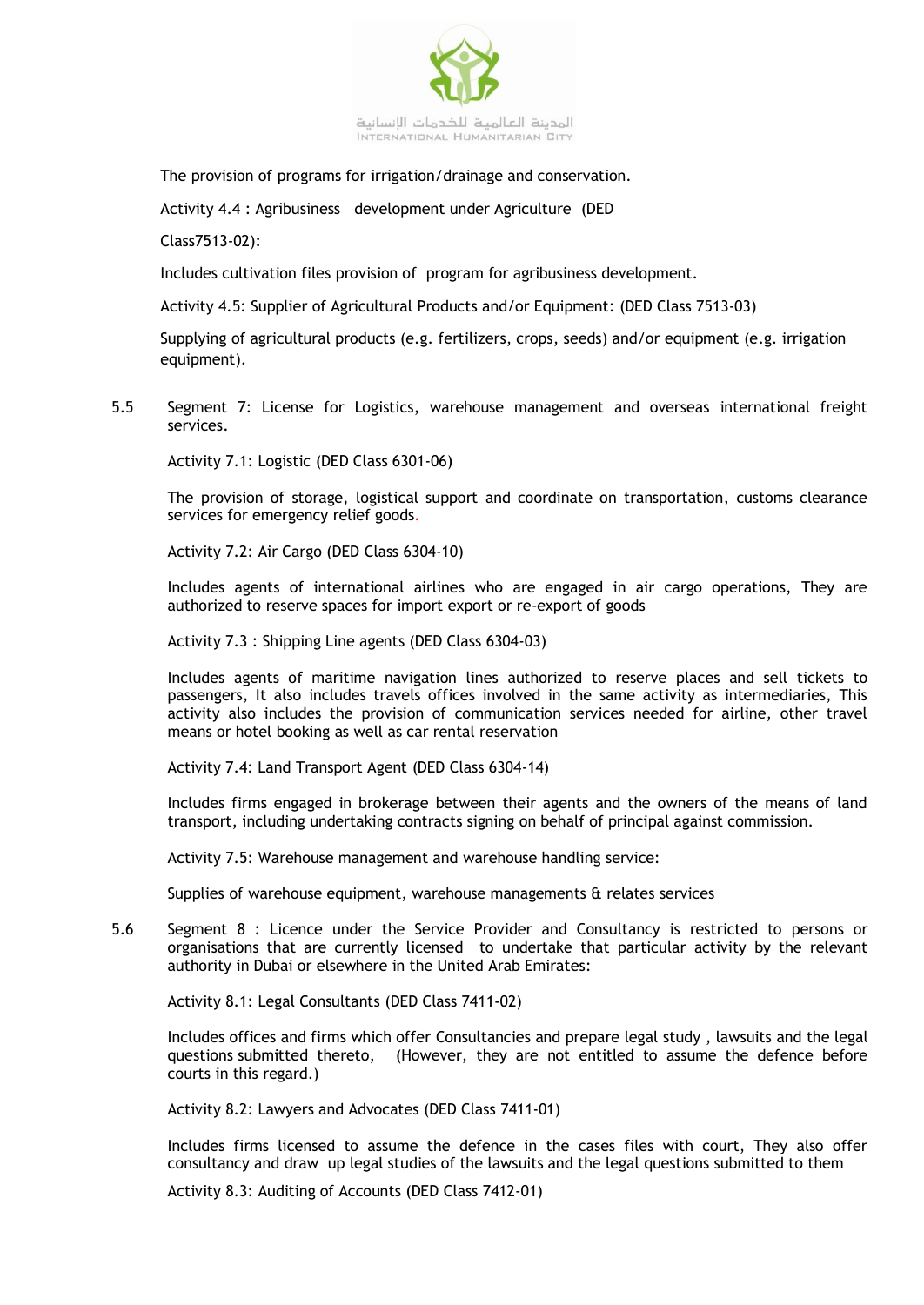

Practicing accounting services and qualified to audit accounts of companies and firms and make comprehensive examination and auditing of all kinds of accounts, records and accounting books of an establishment, the outcome of its business, and reports on its financial position. These offices are also specialized in all accounting services and consultancies.

Activity 8.4: Accounting & Bookkeeping (DED Class 7412-02)

Offices specialized services for designing the accounting systems for companies and firms, designing accounting documents, managing records and books, setting documentary cycles or other accounting processes. These offices offer services against fixed fees, but may not examine or audit accounts.

Activities 8.5: Conferences and Seminars Organizing (DED Class 7499-22)

Firms which are offering conference and symposium to organize and administrate the services to the governments, not for profit agencies or private bodies. These services include the activities and measures necessary for holding conferences and symposia such as receiving the participants, organizing their residences, travels and arranging the venue for the functions and providing with other necessary facilities.

5.7 Segment 9: Licences under the General Service Providing food and other necessary items.

Activity 9.1: Kiosk: (DED Class 5252-12)

General goods suppliers, (such as refreshments, gifts, magazines, newspapers, cigarettes, chocolates, non-alcoholic drinks, fruits, toys & others)

Activity 9.2: Restaurant: (DED Class 5520-01)

Includes restaurants equipped with the suitable installations to prepare and service Food, snacks inside, as well as various beverages for m immediate consumption by the public

Activity 9.3: Coffee Shop (DED Class 5520-02)

Includes shops sell coffee, tea, juices, soft drinks, biscuits and certain sweet cakes and ice-creams to the public

Activity 9.4: Cafeteria (DED Class 5520-03)

Includes cafeterias that sell snacks, juices and beverages to the public

5.8 Segment 10: This category includes the activities represented in the management services or business services such as legal, accounting, technical consultancy

Activity 10.1: Insurance agent r (DED Class 6720-02)

Insurance companies

Activity 10.2: Courier Services / Parcels Delivery (DED Class 6411-05)

Includes delivering well wrapped parcels in specific weight and dimensions of 1.5 metres at most, as well as providing courier services. Activity 10.3: General Sales agents (Traveling)(DED Class 6304-1)

Includes agents of international airlines authorized to reserve passengers seats, sell travel tickets, this also includes travel offices involved in the same activities intermediaries as well as carrying related services, such as hotel, booking rental etc..,

Activity 10.4: Car rental (DED Class 7111-05)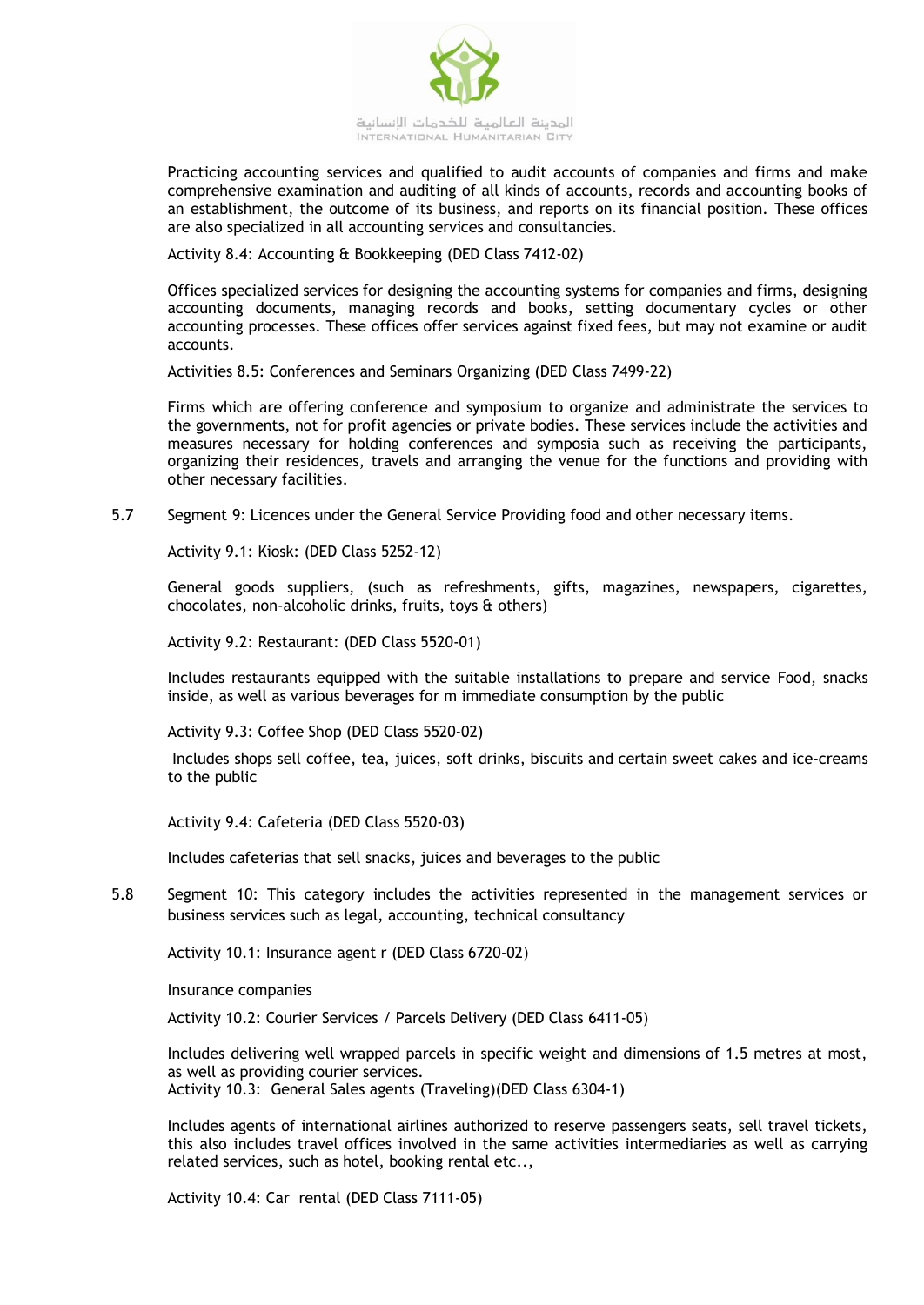

Includes firms specialized in providing passenger transport services by taxi, lease cars with or without drivers,

Activity 10.5: Stationery, Drawing & Writing Instruments Trading. (DED Class 5139-04)

Stationery items (such as copying and writing paper, notebooks, record books, various types of pens and pencils, rulers, sharpeners, paper perforators, paper clipping requisites, ready stamps, typewriters ribbons and other stationary materials, drawing requisites including geometrical drawing pencils, decorative pens, rulers, triangular rulers, colours, colour pencils, ink, drawing paper and others.)

Activity 10.6: Pharmacy (DED Class 5139-67)

A specialized facility licensed to sell and prepare registered drugs, pharmaceuticals, medical supplies and dispense herbal and medical drugs against medical prescription, according to the laws and regulations issued by competent authority of UAE. It is supervised by a licensed pharmacist who works permanently in the pharmacy

Activity 10.7: Commercial banks (DED Class 6519-01)

Includes firms which regularly received money form the public in the form of call notice or time deposits, or invest loan instruments or deposit certificates to use them partially or fully in the granting of loans and advances of their account and on their own responsibility, This also includes firms which issues and received cheques introduce public and private loans, trade in foreign currencies or precious metals, open documentary credits, exchange travel cheques and carry out other banking operations provided for by the commercial law or have been established as operations pertaining to commercial banks.

Activity 10.8: Documents Clearing Services (DED Class 7499-06)

Includes a firm which undertakes to submit commercial and personal documents belongs to others to government and non-government bodies and following up these documents pending finalization of their formalities.

Activity 10.9: Custom Broker (DED Class 6301-01)

Includes legal or natural persons engaged in preparing customs declaration and submitting to customs authorities to clear the goods of other. Activity 10.11: General Warehousing (DED Class 6302-03)

Maintaining and managing warehouse, provide space to store the cargo, provide services for packing or related warehouse services.

Note: All above activities are subject to obtaining appropriate licensed from authority or would approval from relevant authority of UAE.

5.9 Segment 11: Services or trading under the licenses are new or used vehicles, spare parts, maintenance of equipment, vehicles and general machineries or related services.

Activity 11.1: Auto Spare parts and Components Trading (DED Class 5030-01):

Includes reselling spare parts and to use fully or partially in repairing and maintaining motor vehicles, buses, trucks and trailers and other relevant requisite including oils, paint etc.

Activity 11.2: Fleet Vehicles Management, (DED Class 6303-22)

Includes managing the fleet vehicles, expect buses, for different corporation by staff specialized and familiar with all the traffic regulations.

Note: Repair of vehicles only for those which being purchase under authority issued license and managed or repair for export purposes.